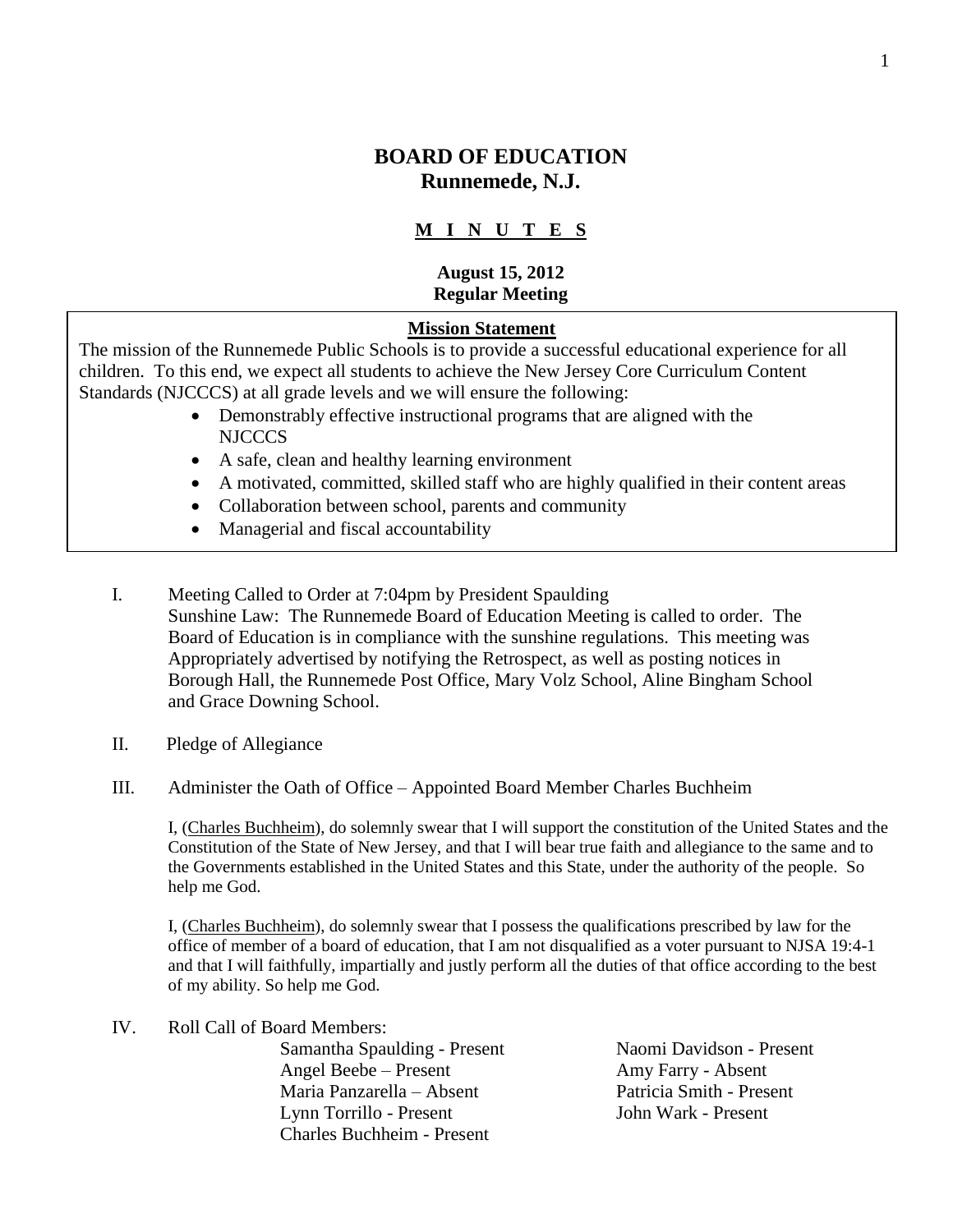|    |                                                                                                                   | Also Present: Nancy Ward, Superintendent of Schools<br>Joanne Augustine, Business Administrator<br>Marie Gallagher, Principal - Bingham/Downing Schools<br>Mark Iannucci, Principal - Mary Volz School<br>Robert Mungo, Assistant Principal - Mary Volz School<br>Janet Fiola, CST<br>Butch Bruner, Maintenance Supervisor<br>Residents and staff members |     |        |                |                |                   |                |        |  |
|----|-------------------------------------------------------------------------------------------------------------------|-----------------------------------------------------------------------------------------------------------------------------------------------------------------------------------------------------------------------------------------------------------------------------------------------------------------------------------------------------------|-----|--------|----------------|----------------|-------------------|----------------|--------|--|
|    | Motion by __Mrs. Torrillo                                                                                         |                                                                                                                                                                                                                                                                                                                                                           |     |        | Seconded by    |                | <u>Mrs. Smith</u> |                |        |  |
|    | Recommend a recess at 7:08 pm for 15 minutes for review of agenda items just received by<br>the new Board Member. |                                                                                                                                                                                                                                                                                                                                                           |     |        |                |                |                   |                |        |  |
|    | Ayes carry                                                                                                        |                                                                                                                                                                                                                                                                                                                                                           |     |        |                |                |                   |                |        |  |
|    | Motion by                                                                                                         | __Mr. Wark__                                                                                                                                                                                                                                                                                                                                              |     |        | Seconded by    |                | _Mrs. Davidson    |                |        |  |
|    | Recommend the short recess end at 7:24 pm in order to resume with the agenda items.                               |                                                                                                                                                                                                                                                                                                                                                           |     |        |                |                |                   |                |        |  |
|    | Ayes carry                                                                                                        |                                                                                                                                                                                                                                                                                                                                                           |     |        |                |                |                   |                |        |  |
| V. | <b>Approval of Minutes</b>                                                                                        |                                                                                                                                                                                                                                                                                                                                                           |     |        |                |                |                   |                |        |  |
|    | Motion by                                                                                                         | _Mrs. Smith___                                                                                                                                                                                                                                                                                                                                            |     |        | Seconded by    |                | _Mrs. Davidson    |                |        |  |
|    | Recommend that the Board of Education approve the following minutes:<br>a.                                        |                                                                                                                                                                                                                                                                                                                                                           |     |        |                |                |                   |                |        |  |
|    |                                                                                                                   | - Regular minutes - July 18, 2012<br>Executive minutes $-$ July 18, 2012                                                                                                                                                                                                                                                                                  |     |        |                |                |                   |                |        |  |
|    | <b>ROLL CALL VOTE:</b>                                                                                            |                                                                                                                                                                                                                                                                                                                                                           | Yes | $\tau$ | N <sub>o</sub> | $\overline{0}$ | Abstain           | $\overline{0}$ | Absent |  |

- VI. Correspondence *(white) -* none
- VII. Open Public Comment Public Comments on Agenda Items Only

The Board President will recognize those individuals in the audience whom wish to comment on any action items on this Agenda. Please respect the following procedures:

- 1. Be recognized by Board President.
- 2. State your full name and address.
- 3. Identify the resolution/item number on which you wish to comment.
- 4. Wait to be recognized before you make your comment.
- 5. (just before the resolution is voted on)
- 6. Limit your comments to the specific resolution/items.
- 7. Limit your comments to (3) minutes per person.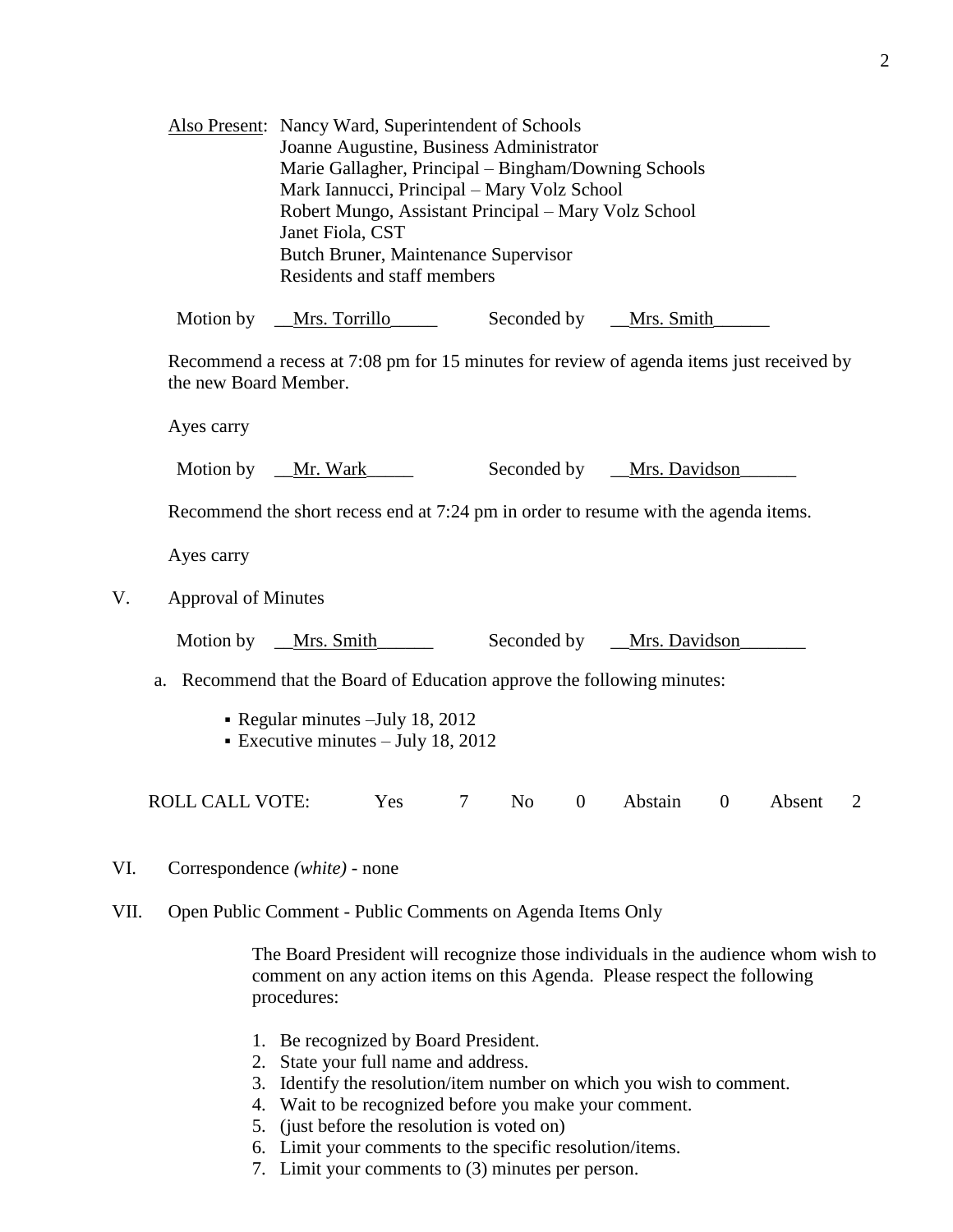Kathy Zdanowski of 617 Dettmar Terrace commented on Personnel Item #4:

- She has worked for the district for many years and now the 30 hours/month that she worked last year is being cut
- As a café staff member she handles a lot of responsibilities and is concerned about the children she serves

Madeline Zanolli of 533 N. Read Avenue commented on the same agenda item:

- She too was notified at the beginning of the month about the reduction in hours for the upcoming school year
- She has provided the district with 30 years experience
- She would have preferred to have been told about the reduction in hours face to face rather than by telephone

Donna Collins of 549 Balsam Court commented on Property and Transportation agenda item #3 as follows:

- Notified that her son who had previously received busing will no longer be receive busing in the upcoming school year
- Did not understand the reason for the change since she had not moved
- Concerned about safety in walking

### VIII. Reports*(yellow)*

- 1. Superintendent's Report (on file)
- 2. Business Administrator's Report (on file)
- 3. Building & Grounds Report (on file)
- 4. Principal's Reports–(will resume in the fall)
- 5. Nurses Report (will resume in the fall)
- 6. Special Education Report (on file)
- 7. PTA Report Mrs. Wilson reported that the PTA committee met and picked dates for events in the upcoming year
- 8. Committee Reports
	- Camden County Educational Services Commission Report none
	- NJSBA Report Mrs. Davidson advised that the annual convention workshop schedule is now available
	- Black Horse Pike none
	- Curriculum Committee met tonight. Thanked Mr. Mungo for his work.
	- Policy/Public Relations Mrs. Torrillo reported that the committee met on the policies being voted on in the agenda.
	- Negotiations none
	- Finance none
	- Personnel none
	- Property none
- IX. Old Business none
- X. New Business

# **a. PROPERTY & TRANSPORTATION***(gold)*

Motion by \_\_\_Mrs. Smith\_\_\_\_ Seconded by \_\_\_Mrs. Beebe\_\_\_\_\_\_\_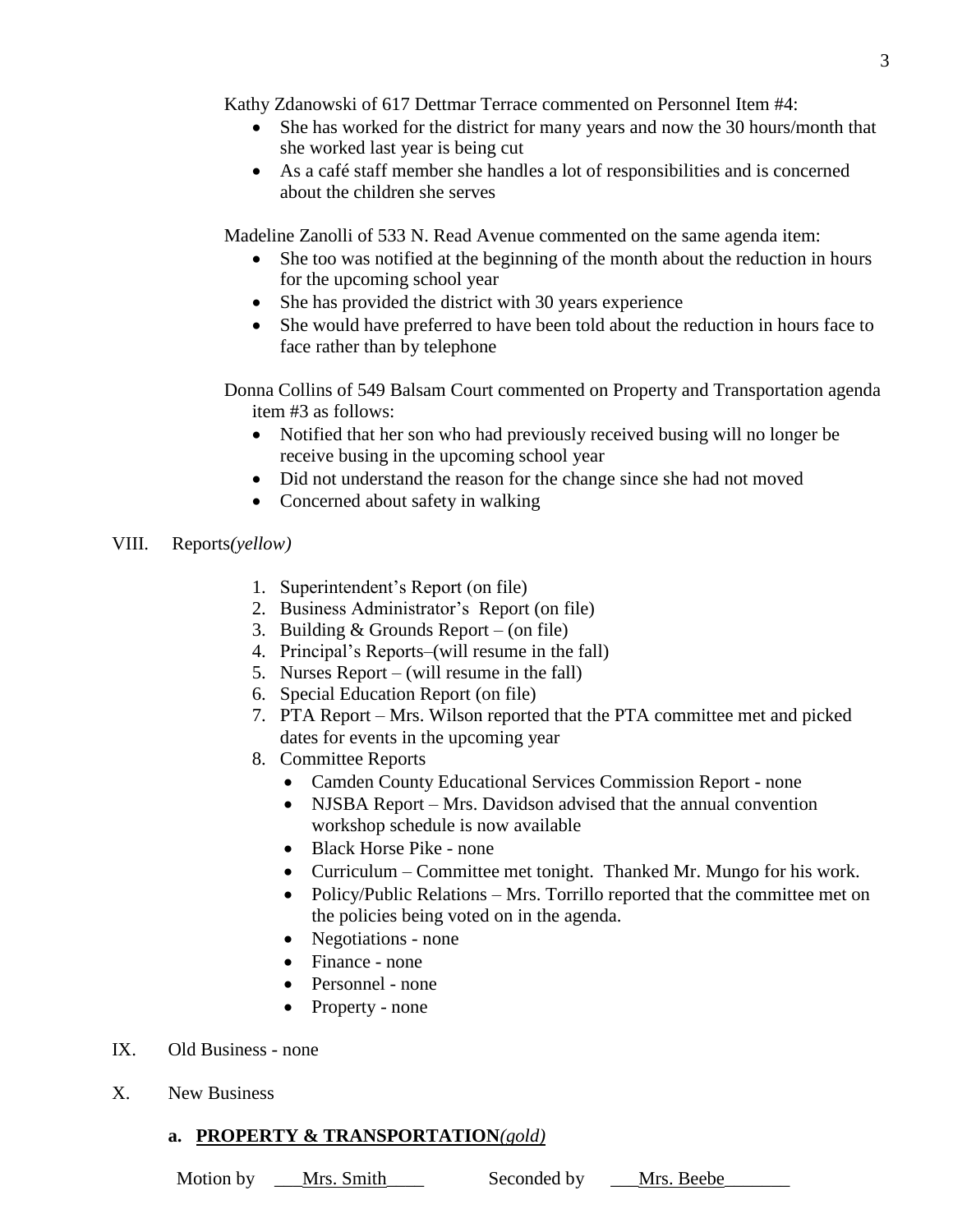Approve the following on the recommendation of the Superintendent:

1. Facility Use

| <b>Facility</b>  | User                       | <b>Purpose</b>                   | Date          | Time                                   |
|------------------|----------------------------|----------------------------------|---------------|----------------------------------------|
| Volz Library     | <b>Runnemede Education</b> | Meeting                          | $8 - 8 - 12$  | $7:00 \text{ pm}$ to $9:00 \text{ pm}$ |
|                  | Foundation                 |                                  |               |                                        |
| Volz.            | Michelle Di Matties        | Distribution of                  | $8-16-12$     | 10:00 am to 1:00 pm                    |
| Classroom D-4    |                            | student school                   |               |                                        |
|                  |                            | supplies to parents              |               |                                        |
| Volz Library     | Runnemede PTA              | <b>Budget Meeting</b>            | $8 - 22 - 12$ | $6:00 \text{ pm} - 9:00 \text{ pm}$    |
| Volz Library     | Runnemede PTA              | <b>Executive Meeting</b>         | $9 - 6 - 12$  | 7:00 pm.-9:30 pm.                      |
| Volz All Purpose | Runnemede                  | <b>Boy Scout Leader</b>          | $10-13-12$    | $8:00 \text{ am} - 3:00 \text{ pm}$    |
| Room and         | <b>Boy Scouts</b>          | Training                         | and           |                                        |
| 7 Classrooms     |                            |                                  | $3-16-13$     |                                        |
| Volz Library     | Runnemede Education        | <b>Monthly Meetings</b>          | $9 - 12 - 12$ | $7:00 \text{ pm} - 8:00 \text{ pm}$    |
|                  | Foundation                 | (every 2 <sup>nd</sup> Wednesday | through       |                                        |
|                  |                            | of the month)                    | $6 - 12 - 13$ |                                        |
| Volz All Purpose | <b>Runnemede Education</b> | Coach Bingo                      | $2 - 2 - 13$  | $12:00 \text{ pm} - 10:00 \text{ pm}$  |
| Room             | Foundation                 |                                  |               |                                        |

- 2. Approve a parental transportation contract to Gloucester County Special Services School District for the 2012-13 school year in the amount of \$2,874.
- 3. Designate a "Hazardous Condition" in order to comply with the statute and transportation policy. The determination of a hazardous condition for Board approval of the courtesy transportation will be made in conjunction with the police department, Business Administrator, Superintendent, and Transportation Coordinator (if another designee). As a result of the collaboration, the following location is deemed hazardous due to the determining criteria identified.

A hazardous condition exists starting at the corner of Davis Road and Hartford Drive and traveling South/South East down Hartford Drive to Providence Road. Students along the East side of Hartford Drive have no walkways in part due to fencing, guard rails and shrubbery creating the need to walk in the street without a shoulder area. In addition, vehicles enter and exit in all directions (including in reverse) all along the area, creating a high risk hazard for a student in the roadway and walking behind vehicles.

4. Approve a parental transportation contract to Downing School for the 2012-13 school year for a displaced family at the per diem rate of \$3.34 for up to 180 days totaling \$601.20.

| ROLL CALL VOTE:<br>7 No 0 Abstain 0 Absent 2<br>Yes |  |  |
|-----------------------------------------------------|--|--|
|-----------------------------------------------------|--|--|

### **b. PERSONNEL** *(blue)*

Approve the following on the recommendation of the Superintendent:

Motion by \_\_\_Mr. Buchheim\_\_\_ Seconded by \_\_\_Mrs. Beebe\_\_\_\_\_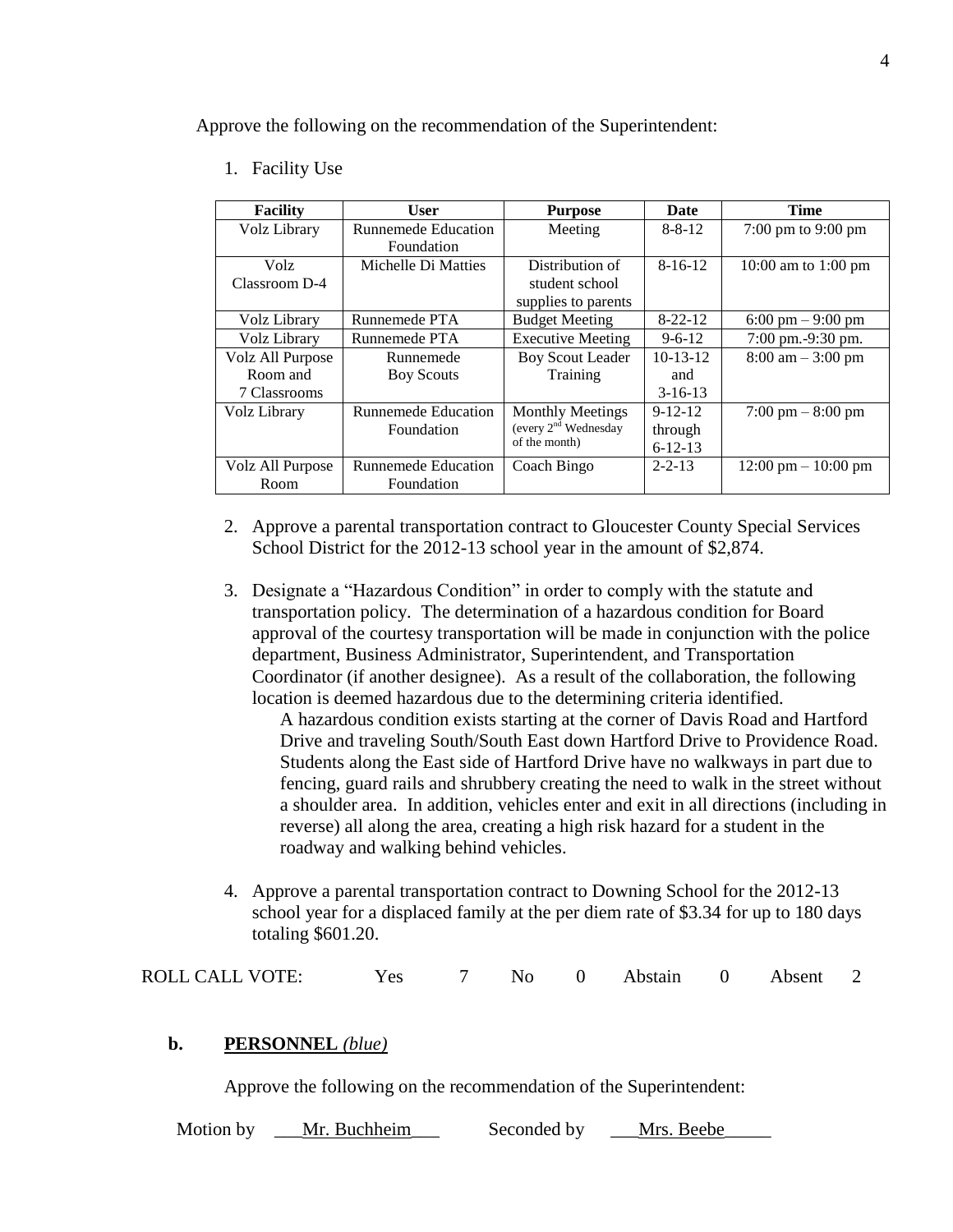- 1. Designate absence of Employee #452 from 9/4/2012 through 11/28/2012 as qualifying for Family Medical Leave (FMLA).
- 2. Designate absence of Employee #416 from 10/8/2012 through 12/28/2012 as qualifying for Family Medical Leave (FMLA).
- 3. Ratify and affirm the Employment Agreement for Joanne Augustine as Business Administrator/Board Secretary as approved by the Executive County Superintendent of Schools for the period July 1, 2012 through June 30, 2013. (No changes have been made; this approval is ratified per date of ECS issued approval date.)
- 4. Approve the daily scheduled hours for the following Café Aides and Playground/Supervisory Aides:

| Cafeteria         | School         | Daily Scheduled Hours      |
|-------------------|----------------|----------------------------|
|                   |                |                            |
| Busillo, L.       | VZ             | 5.00 hrs $(6.25$ hrs-Tues) |
| Deal, D.          | <b>VZ</b>      | 6.50 Hrs $(M, W, R, F)$    |
| Gurchick, A.      | D <sub>O</sub> | 1.50 Hrs                   |
| Heintzelman, K.   | VZ             | 4.75 Hrs (Tuesday Only)    |
| Marino, K.        | D <sub>O</sub> | 1.50 Hrs                   |
| Friel, T.         | BI             | 5.75 Hrs                   |
| Sparano, R.       | BI             | 5.00 Hrs                   |
| Zanolli, M.       | D <sub>O</sub> | 4.00 Hrs                   |
| Zdanowski, K.     | D <sub>O</sub> | 4.50 Hrs                   |
|                   |                |                            |
| <b>Playground</b> | <b>School</b>  | Daily Scheduled Hours      |
| Carter, D.        | BI             | 2.25 Hrs                   |
| Cepero, R.        | BI             | 2.25 Hrs.                  |
| Condora, S.       | D <sub>O</sub> | 2.25 Hrs (M only)          |
| Dramesi, M.       | BI             | 2.25 Hrs                   |
| Farnese, D.       | <b>VZ</b>      | 2.50 Hrs                   |
| Fortuna, T.       | BI             | 2.25 Hrs                   |
| Gurchick, A.      | D <sub>O</sub> | $2.25$ Hrs $(T, W, R, F)$  |
| Harkinson, D.     | BI             | 2.25 Hrs                   |
| Heintzelman, K.   | <b>VZ</b>      | $2.50$ Hrs (M, W, R, F)    |
| Hicken, J.        | BI             | 2.25 Hrs.                  |
| Holshue, M.       | <b>VZ</b>      | 2.50 Hrs                   |
| Knause, D.        | D <sub>O</sub> | 2.25 Hrs $(M, T, W, F)$    |
| Marino, K.        | D <sub>O</sub> | $2.25$ Hrs $(T, W, R, F)$  |
| Nolan, L.         | <b>VZ</b>      | 2.50 Hrs                   |
| Polk, J.          | D <sub>O</sub> | 2.25 Hrs                   |
| Sullivan, M.      | DO/VZ          | $2.25/2.50$ Hrs (M, T)     |

- 5. Ms. Shannon Griffiths contract  $(BA+15/1<sup>st</sup>$  step) for  $$48,200.00$ . Ms. Griffith was approved last month for  $$47,100.00(1<sup>st</sup> step)$ . We were unaware of the fact she had already received her BA+15.
- 6. Jennifer Hicken as playground aide at Bingham School. Step 1 \$7.50/hr.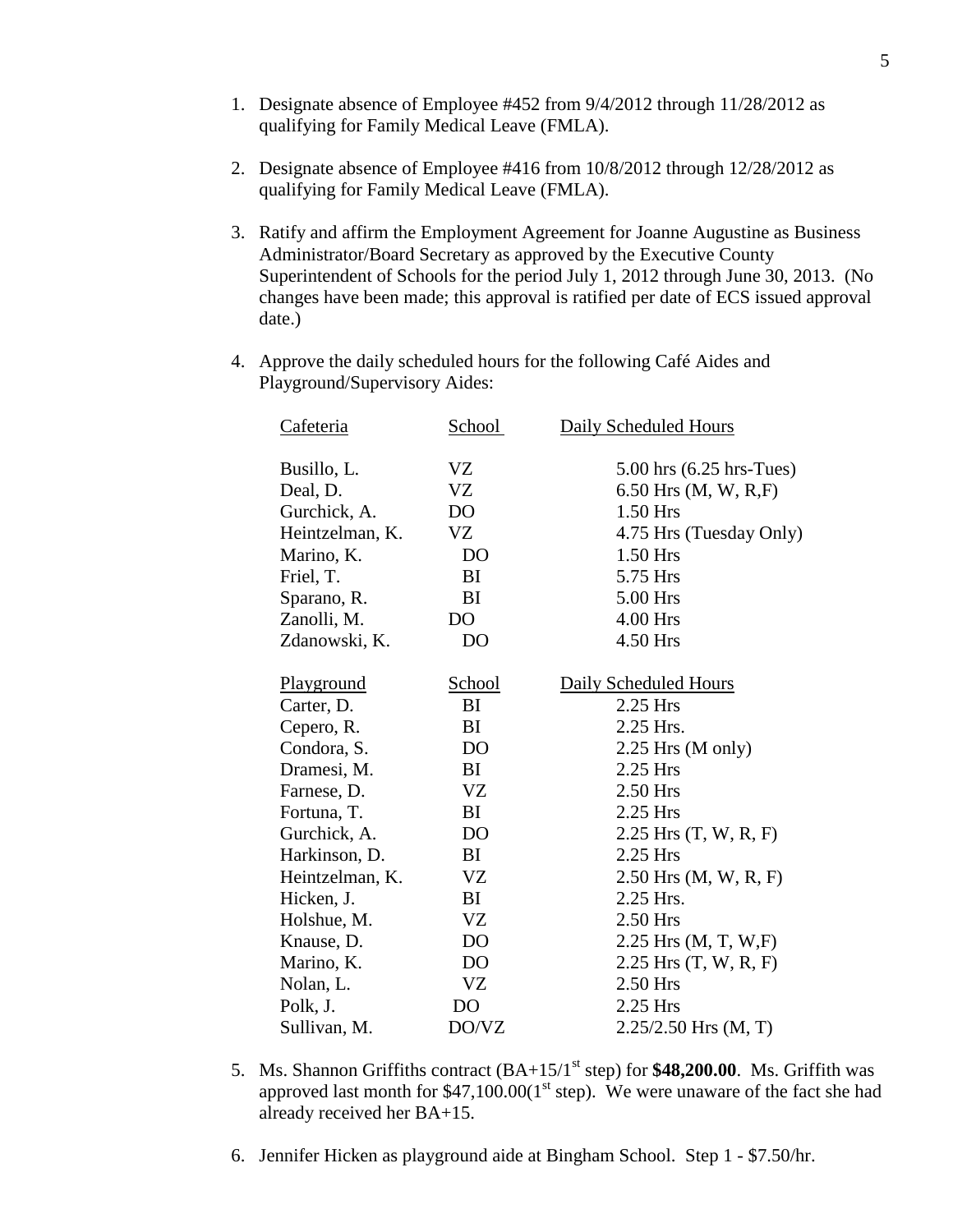- 7. Rachelle Cepero as playground aide at Bingham School. Step 1 \$7.50/hr.
- 8. Maryanne Dramesi as a playground aide, replacing Ramona Sparano at Bingham. Step 1 - \$7.50/hr.
- 9. Following Substitutes (all required paperwork is on file) approved for the 2012- 2013 school year: Mae Canestri, Alice Beckett, Ken Visconti, Derrick Billups, Jeannine Chew, Sally Knapp, Laura Gillan, Christie Johnson, Natali Broome-Rosati, Gregg Love.
- 10. Ms. Kayleigh Root, long-term substitute for  $5<sup>th</sup>$  grade maternity leave from September 1, 2012 – November 27, 2012. (Was approved at the July 18, 2012 Board meeting with a return date of December 17, 2012).
- 11. Retirement of Mrs. Joan Bell, Café Aide at Bingham School, effective September 1, 2012.
- 12. Ramona Sparano, Café Aide at Bingham replacement for Joan Bell. Wages, \$9.00/hr.
- 13. Terry Friel as a Café Aide at Bingham School, Step #5 \$8.50/hr.
- 14. Denise Marinucci, Technology Assistant/Technician, part-time starting on September 4, 2012. Salary, \$22,000/year.
- 15. Melissa Preston as certified aide Step 3, \$17,320. (Mrs. Preston has been an employee for six years but has just completed her courses for certification).
- 16. Extra-Curricular personnel for the 2012-2013 school year:

| <b>Band Director/Chorus Director</b> | Melissa Maatje    |
|--------------------------------------|-------------------|
| <b>Student Council</b>               | Julianna Pray     |
| Yearbook                             | Mindy Otero       |
| <b>Volz Honor Society</b>            | Lorraine Sirolli  |
| Soccer Coach                         | Christian Whipple |
| <b>Field Hockey Coach</b>            | Julianna Pray     |
| <b>ATOD</b>                          | Christie Kerslake |
| <b>Instructional Technology</b>      | Lisa Maitag       |
|                                      |                   |

| <b>ROLL CALL VOTE:</b> | Yes | No            | Abstain | Absent |  |
|------------------------|-----|---------------|---------|--------|--|
| Items 1-3 $& 5-16$     |     |               |         |        |  |
| Item 4                 |     | Mrs. Torrillo |         |        |  |

### **c. FINANCE** *(green)*

Approve the following on the recommendation of the Superintendent:

Motion by Mrs. Smith Seconded by Mrs. Davidson

1. Recommendation for approval of the following certification and financial reports: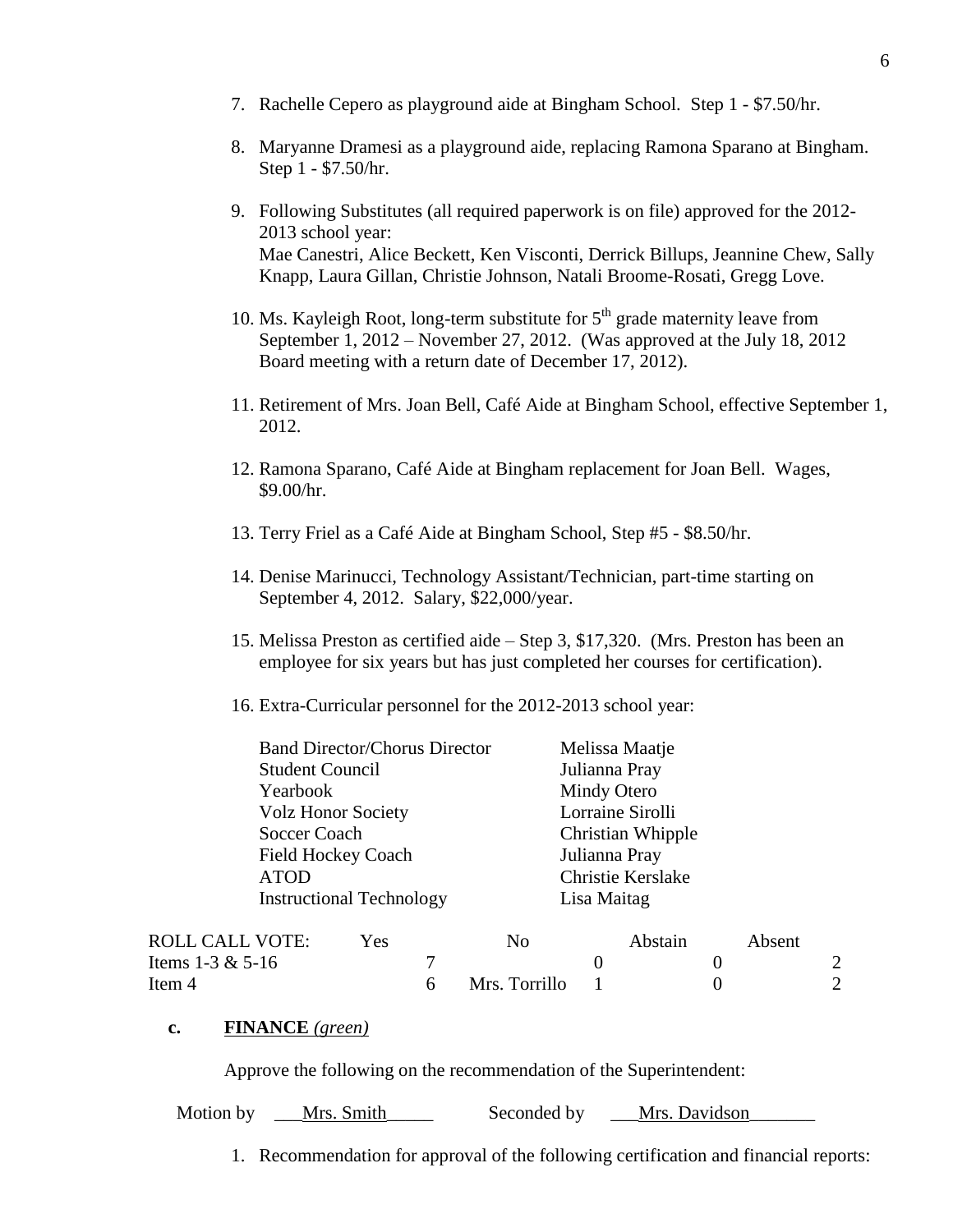Pursuant to N.J.A.C. 6A: 23A-16.10(c) 4 we certify that as and, after review of the Board Secretary's Report and upon consultation with the appropriate district officials that, to the best of our knowledge, no major account or fund has been over expended in violation of N.J.A.C.  $6A: 23A-16.10(c)$  4 and that sufficient funds are available to meet the district's financial obligations for the remainder of the fiscal year.

> Bills List #1- \$77,503.34 (Payroll July 15, 2012) Bills List #2 - \$75,487.66 (Payroll July 30, 2012) Bills List #3 - \$283,889.15 (Revised) Board Secretary's Report – June 2012-Preliminary Transfers and Appropriation/Revenue Adjustments – June 2012 Transfer Request -8/6/12 Cash Report – June 2012 Treasurer's Report – June 2012 (missing) Café Disbursement - \$679.40 (Nutri-Serve Food Management) Nutri-Serve Cash Flow Report for June 30, 2012

2. Professional Development Workshops

| <b>Name</b>         | <b>Workshop/Conference</b>            | Date(s)/Time/Location        | Cost               |
|---------------------|---------------------------------------|------------------------------|--------------------|
| Christina Ayusa     | <b>Classroom Management: The</b>      | 08/21/12                     | \$99.00            |
|                     | Key to Every Successful               | Kean University              |                    |
|                     | Classroom                             | Union, NJ                    |                    |
| Diane Bergman       | <b>Classroom Management: The</b>      | 08/21/12                     | \$99.00            |
|                     | Key to Every Successful               | Kean University              |                    |
|                     | Classroom                             | Union, NJ                    |                    |
| <b>Butch Bruner</b> | 2012 Southern Regional                | 8/28/12                      | mileage            |
| Joanne Augustine    | <b>Facilities Evaluation Training</b> | Absegami HS, Galloway        |                    |
|                     | Session                               | Twp.                         |                    |
| Joanne Augustine    | Annual Public and Nonpublic           | 8/15/12                      | mileage            |
|                     | Coordination of Transportation        | $9:30am - 11am$              |                    |
|                     | Services Meeting                      | <b>Camden County College</b> |                    |
| School Board        | <b>NJSBA</b> Conference               | October 23-25, 2012          | \$150/person       |
| Members TBD         |                                       | Atlantic City, NJ            | Mileage            |
| Joanne Augustine    |                                       |                              | Hotel if required  |
| Nancy Ward          |                                       |                              |                    |
| Joanne Augustine    | <b>BACCEIC Sub-Fund meeting</b>       | 10/3/12                      | mileage            |
|                     | for NJSBAIG                           | 12:30-2:30pm                 |                    |
|                     |                                       | Medford, NJ                  |                    |
| Jenna Pulcinella    | Systematic Intervention to Help       | 7/23 & 7/24/12               | \$795 Registration |
|                     | <b>Struggling Readers:</b>            | Charlotte, NC                | Hotel \$366.50     |
|                     | <b>Implementing LLI</b>               | (paperwork stated it was     | Airfare \$303.39   |
|                     |                                       | BOE approved 5/23/12)        | (Title IIA)        |

- 3. Approve NJSBAIG Resolution and Trust Renewal Agreement attached. This resolution/agreement is required in addition to the resolution to join that was approved last month.
- 4. Accept the award of \$141 for "Funds to Support Implementation of the Anti-Bullying Bill of Rights Act."
- 5. Agreement with the Camden County Educational Services Commission to provide an instructional aide to St. Theresa's K-8 School for the 2012-13 school year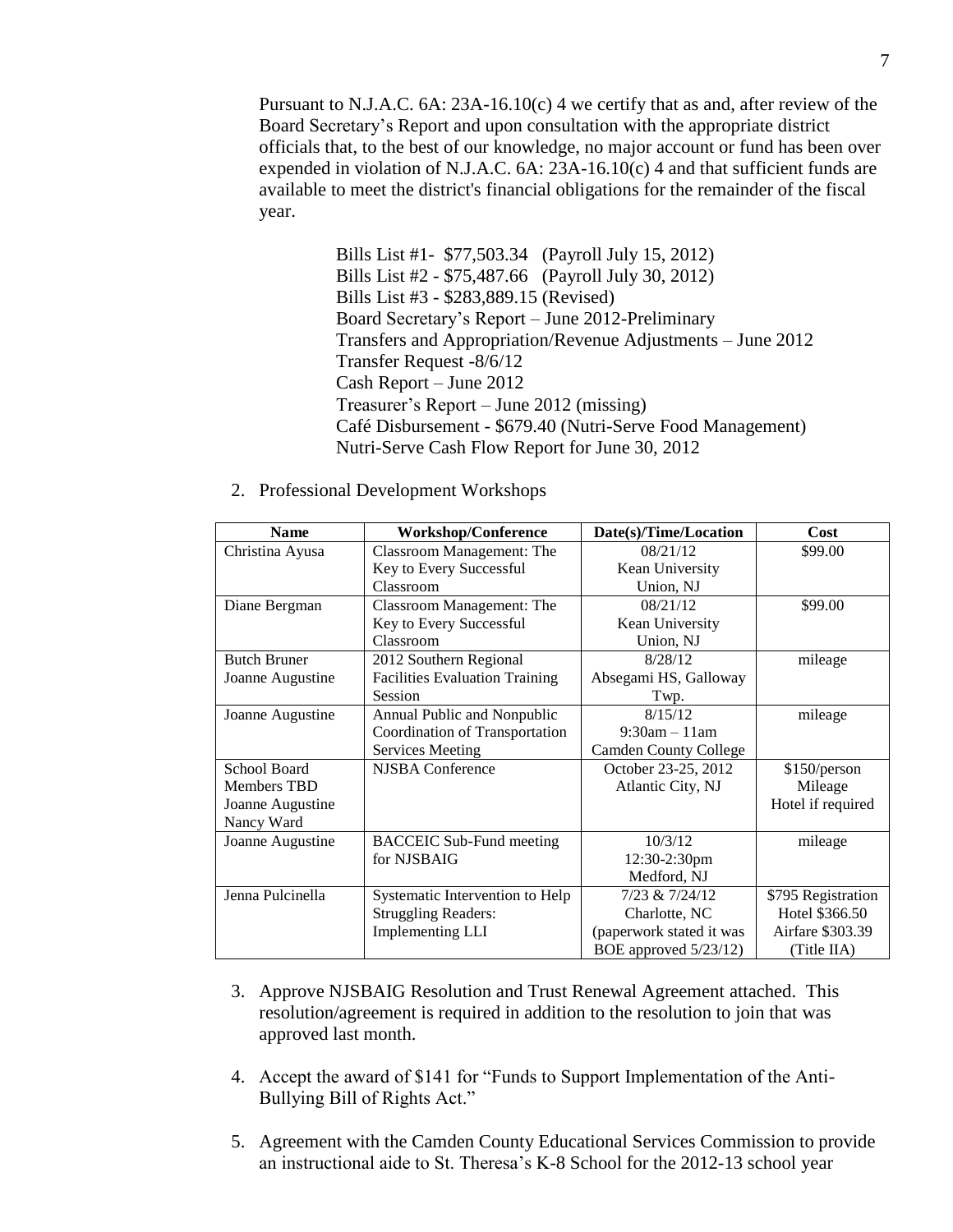effective with the submittal date of the IDEA-B FY2013 grant application through June 30, 2013.

6. Application for the FY2013 NCLB and IDEA-B entitlement grants for the following amounts:

| NCLB Title I          | \$156,361 |
|-----------------------|-----------|
| <b>NCLB</b> Title IIA | \$44,098  |
| NCLB Title III        | \$4,703   |

- 7. Staffing agreement with Protocall Healthcare Staffing Services for the 2012-2013 School Year. The billing rate for an RN is \$57.25 per hour.
- 8. Transfer of 2012-13 funds as follows to fund Apple lease agreement approved July 18<sup>th</sup> for district wide computer equipment originally budgeted as a purchase.

| FROM 12 120 100 730 BI | \$13,019.00 | TО  | 11 190 100 440 BI |
|------------------------|-------------|-----|-------------------|
| 12 120 100 730 DO      | \$13,019.00 | TO. | 11 190 100 440 DO |
| 12 120 100 730 VZ      | \$13,018.99 | TO. | 11 190 100 440 VZ |

9. Tuition contracts for the 2012-13 school year for the placement of students in the listed out-of-district placement as per IEP:

| Placement                   | Purpose         | Cost                    |
|-----------------------------|-----------------|-------------------------|
| 1729627751<br><b>GCSSSD</b> | <b>ESY</b>      | \$3,825.00              |
| 7813462374 GCSSSD           | ESY <sub></sub> | \$3,825.00              |
| 7818310425 GCSSSD           | ESY w/aide      | $$3,825.00 + $3,060.00$ |
| 2043172384 GCSSSD           | ESY w/aide      | $$3,825.00 + $3,060.00$ |
| 5327375089 GCSSSD           | ESY w/aide      | $$3,825.00 + $3,060.00$ |
| 2810282421 GCSSSD           | ESY w/aide      | $$3,825.00 + $3,060.00$ |
|                             |                 |                         |

- 10. Educational Services Contract with Gloucester County Special Services School District CRESS for the 2012-13 school year to provide 54 hours of Educational Consultation Services/Teacher of the Deaf/Hard of Hearing at the rate of \$120/hour, total contract of \$6,480.
- 11. Agreement with Brookfield Homebound School Program to provide services for bedside instruction as needed during the 2012-13 school year at the rate of \$38/hour.
- 12. Services Contracts for 2012-13 Level 1 Services for estimated three students from the NJ Commission for the Blind at a cost of \$1,700 per student
- 13. Approve voiding the following check over 1 year old:

| DATE                    |      | <b>AMOUNT</b> |
|-------------------------|------|---------------|
| <b>Bingham Activity</b> |      |               |
| 06/16/08                | 2642 | \$20.27       |

14. Accept Race to the Top Grant Award in the amount of \$12,729 for the program period July 1, 2012 through November 30, 2015.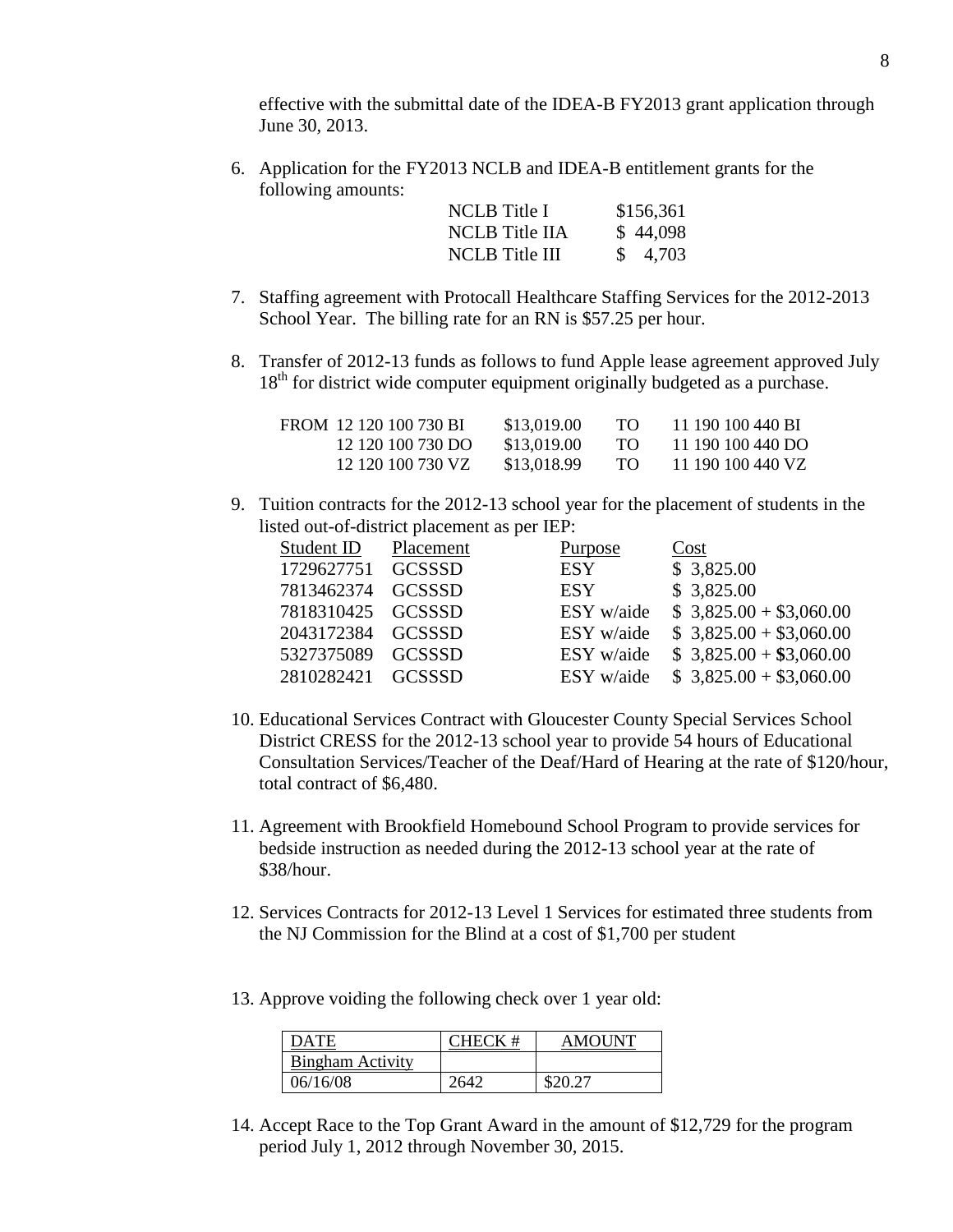- 15. Approve the 2012-13 PL 192-193 contract and addendum for Nonpublic Auxiliary Services with Camden County Educational Services Commission. The Board approved the services to be provided by CCESC on May 23, 2012.
- 16. Agreement with the Camden County Educational Services Commission to provide Substitute Nursing Services for the 2011-12 school year. Contract was forwarded June 6, 2012 for signatures.
- 17. Addendum to Agreement with Alternatives Unlimited, Inc to provide Home Instruction Services as needed during the 2012-13 school year at the rate of \$30/hour.

| <b>ROLL CALL VOTE:</b> | <b>Yes</b> |  | 7 No 0 Abstain 0 Absent 2 |  |  |
|------------------------|------------|--|---------------------------|--|--|
|                        |            |  |                           |  |  |

## **d. CURRICULUM** *(white)*

Approve the following on the recommendation of the Superintendent:

Motion by Mrs. Davidson Seconded by Mr. Buchheim

- 1. Request to establish a Special Education Program (Kindergarten) at Bingham School.
- 2. English-Language Arts K-8, Social Studies 6 8, Art K-8.

| <b>ROLL CALL VOTE:</b> | <b>Yes</b> |  |  |  | No 0 Abstain 0 Absent 2 |  |  |  |
|------------------------|------------|--|--|--|-------------------------|--|--|--|
|------------------------|------------|--|--|--|-------------------------|--|--|--|

### **e. POLICIES/PUBLIC RELATIONS** *(white)*

Approve the following on the recommendation of the Superintendent:

Motion by Let Mr. Wark and Seconded by Mrs. Smith

### 1. First Reading

Policy #2431.4 Sports Related Concussion and Head Injury (adding identification of Intramurals and Cheerleading as a sport) Policy #2361 Acceptable Use of Computer/Networks Policy #2622 Pupil Assessment Policy #6470 Payment of Claims Policy #0151 (by-laws) Organization Meeting Policy #0167 (by-laws) Public Participation in Board Meetings Policy #2363 Pupil Use of Privately-Owned Technology Policy #8600 Transportation – Revision

| ROLL CALL VOTE: | Yes |  |  |  | 7 No 0 Abstain 0 Absent 2 |  |  |  |
|-----------------|-----|--|--|--|---------------------------|--|--|--|
|-----------------|-----|--|--|--|---------------------------|--|--|--|